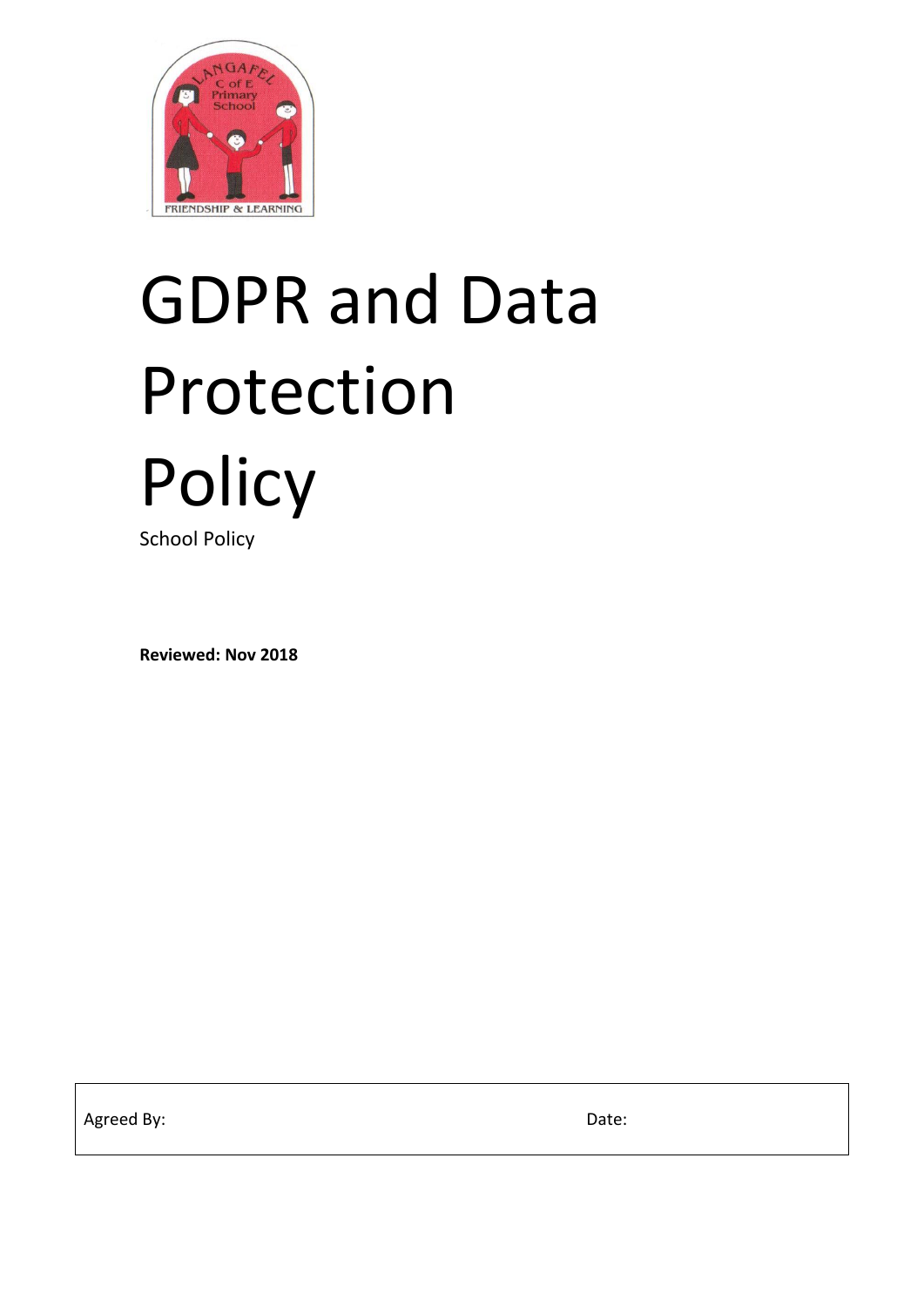

General Data Protection Regulation (GDPR) and The Data Protection Act 2018 (DPA) is the law that protects personal privacy and upholds individual's rights. It applies to anyone who handles or has access to people's personal data.

This policy is intended to ensure that personal information is dealt with properly and securely and in accordance with the legislation. It will apply to personal information regardless of the way it is used, recorded and stored and whether it is held in paper files or electronically.

#### **Policy Objectives**

The school as the Data Controller will comply with its obligations under the GDPR and DPA. The school is committed to being concise, clear and transparent about how it obtains and uses personal information and will ensure data subjects are aware of their rights under the legislation.

All staff must have a general understanding of the law and understand how it may affect their decisions in order to make an informed judgement about how information is gathered, used and ultimately deleted. All staff must read, understand and comply with this policy.

The Information Commissioner as the Regulator can impose fines of up to 20 million Euros (approximately £17 million) for serious breaches of the GDPR, therefore it is imperative that the School and all staff comply with the legislation.

#### **Scope of the Policy**

Personal data is any information that relates to an identified or identifiable living individual who can be identified directly or indirectly from the information<sup>1</sup>. The information includes factors specific to the physical, physiological, genetic, mental, economic, cultural or social identity of a living individual. This includes any expression of opinion about an individual and intentions towards an individual. Under the GDPR personal information also includes an identifier such as a name, an identification number, location data or an online identifier.

The School collects a large amount of personal data every year including: pupil records, staff records, names and addresses of those requesting prospectuses, examination marks, references, fee collection as well as the many different types of research data used by the School. In addition, it may be required by law to collect and use certain types of information to comply with statutory obligations of Local Authorities (LAs), government agencies and other bodies.

#### **The Principles**

The principles set out in the GDPR must be adhered to when processing personal data:

- 1. Personal data must be processed lawfully, fairly and in a transparent manner (**lawfulness, fairness and transparency**)
- 2. Personal data shall be collected for specified, explicit and legitimate purposes and not further processed in a manner that is incompatible with those purposes (**purpose limitation**)

<sup>-</sup><sup>1</sup> GDPR Article 4 Definitions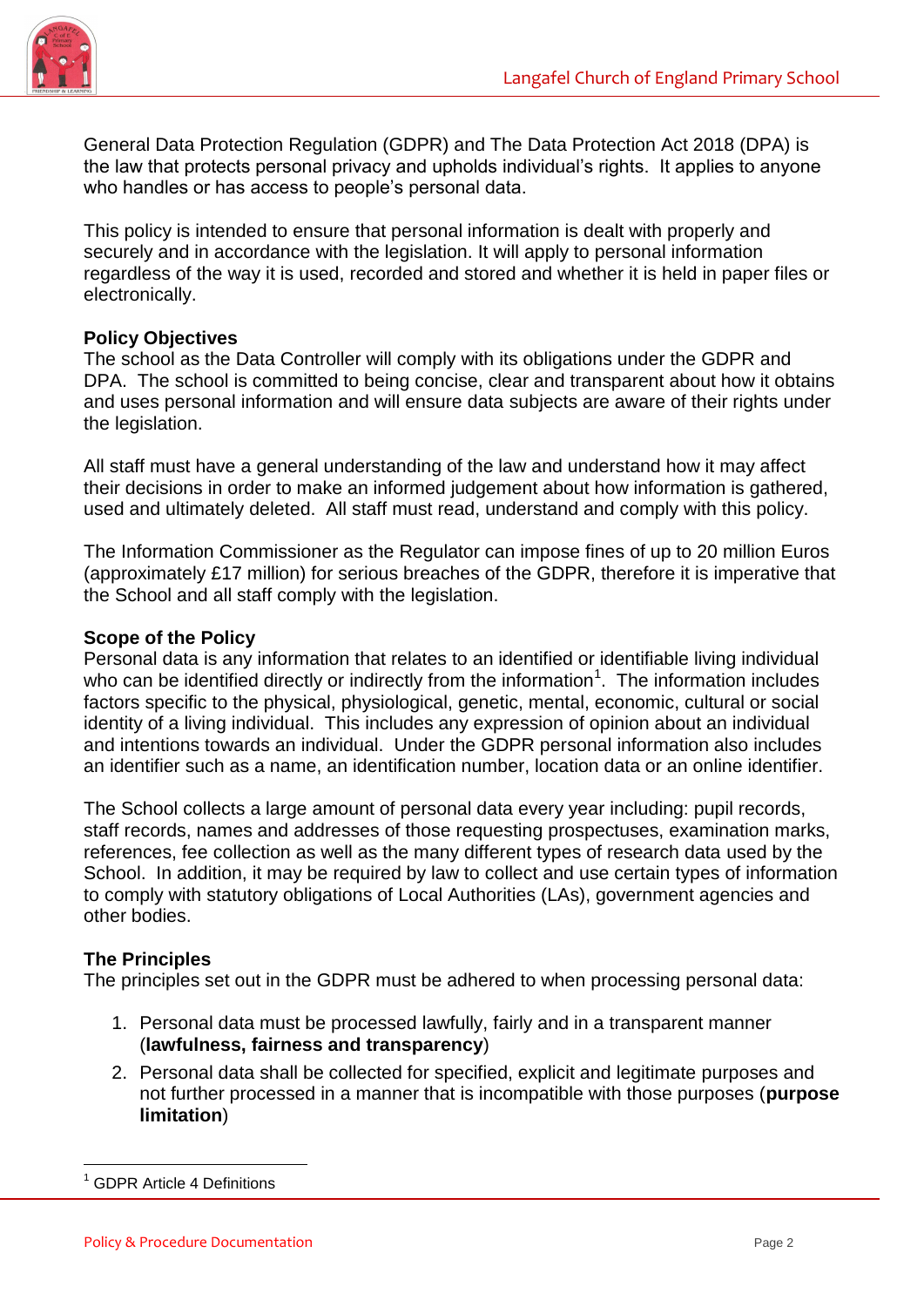

- 3. Personal data shall be adequate, relevant and limited to what is necessary in relation to the purpose(s) for which they are processed (**data minimisation**)
- 4. Personal data shall be accurate and where necessary kept up to date and every reasonable step must be taken to ensure that personal data that are inaccurate are erased or rectified without delay (**accuracy**).
- 5. Personal data shall be kept in a form which permits identification of data subjects for no longer than is necessary for the purpose for which the personal data is processed (**storage limitation**)
- 6. Appropriate technical and organisational measures shall be taken to safeguard the rights and freedoms of the data subject and to ensure that personal information are processed in a manner that ensures appropriate security of the personal data and protects against unauthorised or unlawful processing of personal data and against accidental loss or destruction of, or damage to, personal data (**integrity and confidentiality**).

# **Transfer Limitation**

In addition, personal data shall not be transferred to a country outside the EEA unless that country or territory ensures an adequate level of protection for the rights and freedoms of data subjects in relation to the processing of personal data as determined by the European Commission or where the organisation receiving the data has provided adequate safeguards<sup>2</sup>.

This means that individuals' rights must be enforceable and effective legal remedies for individuals must be available following the transfer. It may also be possible to transfer data where the data subject has provided explicit consent or for other limited reasons. Staff should contact the DPO if they require further assistance with a proposed transfer of personal data outside of the EEA.

# **Lawful Basis for processing personal information**

Before any processing activity starts for the first time, and then regularly afterwards, the purpose(s) for the processing activity and the most appropriate lawful basis (or bases) for that processing must be selected:

- Processing is necessary for the performance of a task carried out in the public interest or in the exercise of official authority vested in the school
- Processing is necessary for the performance of a contract to which the data subject is party, or in order to take steps at the request of the data subject prior to entering into a contract
- Processing is necessary for compliance with a legal obligation to which the data controller is subject

-

 $2$  These may be provided by a legally binding agreement between public authorities or bodies, standard data protection clauses provided by the ICO or certification under an approved mechanism.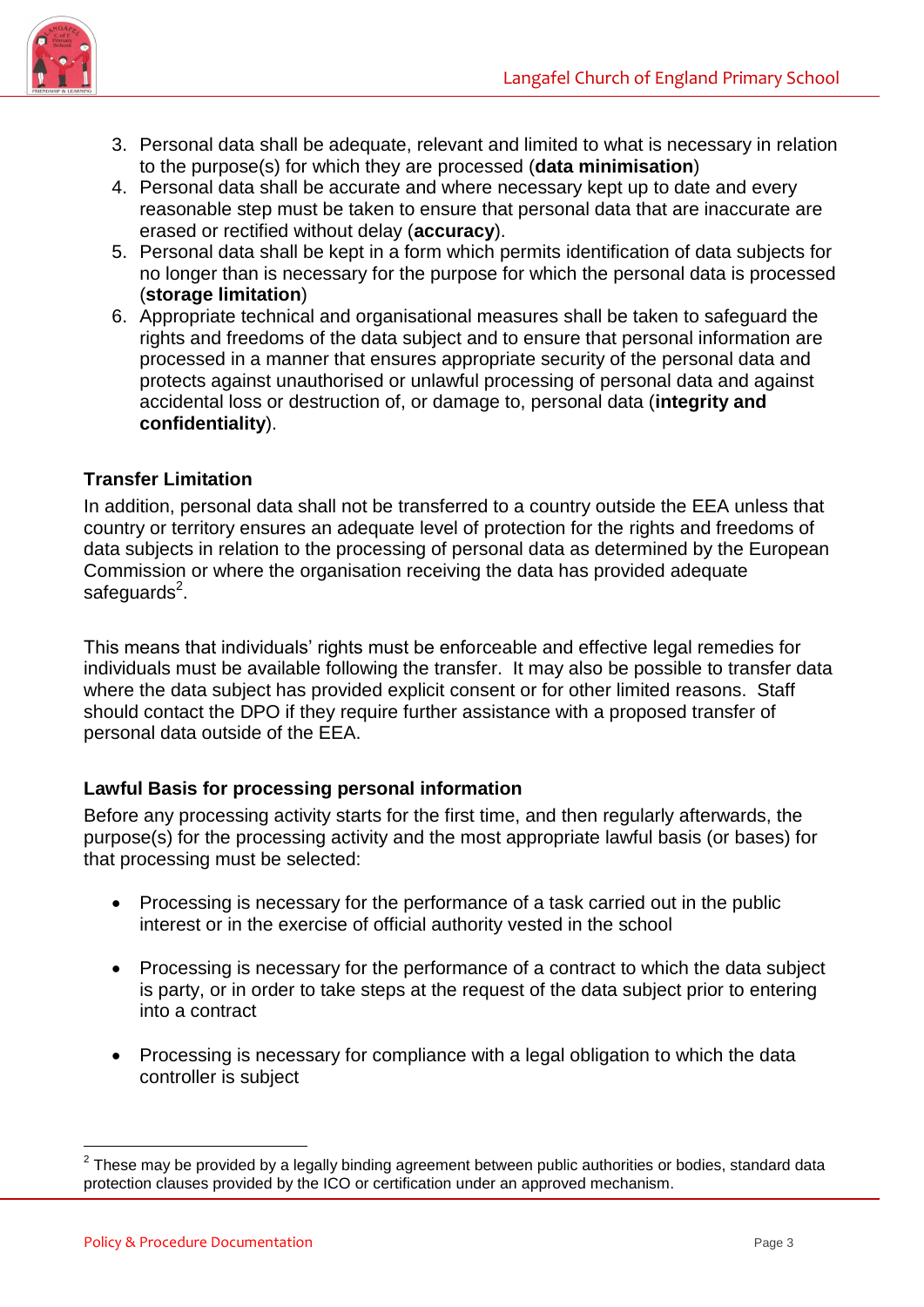

- Processing is necessary in order to protect the vital interests of the data subject or of another natural person
- Processing is necessary for the purposes of the legitimate interests pursued by the data controller or by a third party<sup>3</sup>
- The data subject has given consent to the processing of his or her data for one or more specific purposes. Agreement must be indicated clearly either by a statement or positive action to the processing. Consent requires affirmative action so silence, pre-ticked boxes or inactivity are unlikely to be sufficient. If consent is given in a document which deals with other matters, the consent must be kept separate from those other matters

Data subjects must be easily able to withdraw consent to processing at any time and withdrawal must be promptly honoured. Consent may need to be reviewed if personal data is intended to be processed for a different and incompatible purpose which was not disclosed when the data subject first gave consent.

The decision as to which lawful basis applies must be documented, to demonstrate compliance with the data protection principles and include information about both the purposes of the processing and the lawful basis for it in the school's relevant privacy notice(s).

When determining whether legitimate interests are the most appropriate basis for lawful processing (only where appropriate outside the school's public tasks) a legitimate interests assessment must be carried out and recorded. Where a significant privacy impact is identified, a data protection impact assessment (DPIA) may also need to be conducted.

# **Sensitive Personal Information**

Processing of sensitive personal information (known as 'special categories of personal data') is prohibited<sup>4</sup> unless a lawful special condition for processing is identified.

Sensitive personal information is data which reveals racial or ethnic origin, political opinions, religious or philosophical beliefs, trade union membership, sex life or orientation or is genetic or biometric data which uniquely identifies a natural person.

Sensitive personal information will only be processed if:

- There is a lawful basis for doing so as identified on previous page
- One of the special conditions for processing sensitive personal information applies:
	- (a) the individual ('data subject') has given explicit consent (which has been clearly explained in a Privacy Notice)
		- (b) the processing is necessary for the purposes of exercising the employment law rights or obligations of the school or the data subject

-

 $3$  The GDPR states that legitimate interests do not apply to processing carried out by public authorities in the performance of their tasks, Article 6 However, the ICO indicates that where there are other legitimate purposes outside the scope of the tasks as a public authority, legitimate interests may be considered where appropriate (particularly relevant for public authorities with commercial interests).

<sup>4</sup> GDPR, Article 9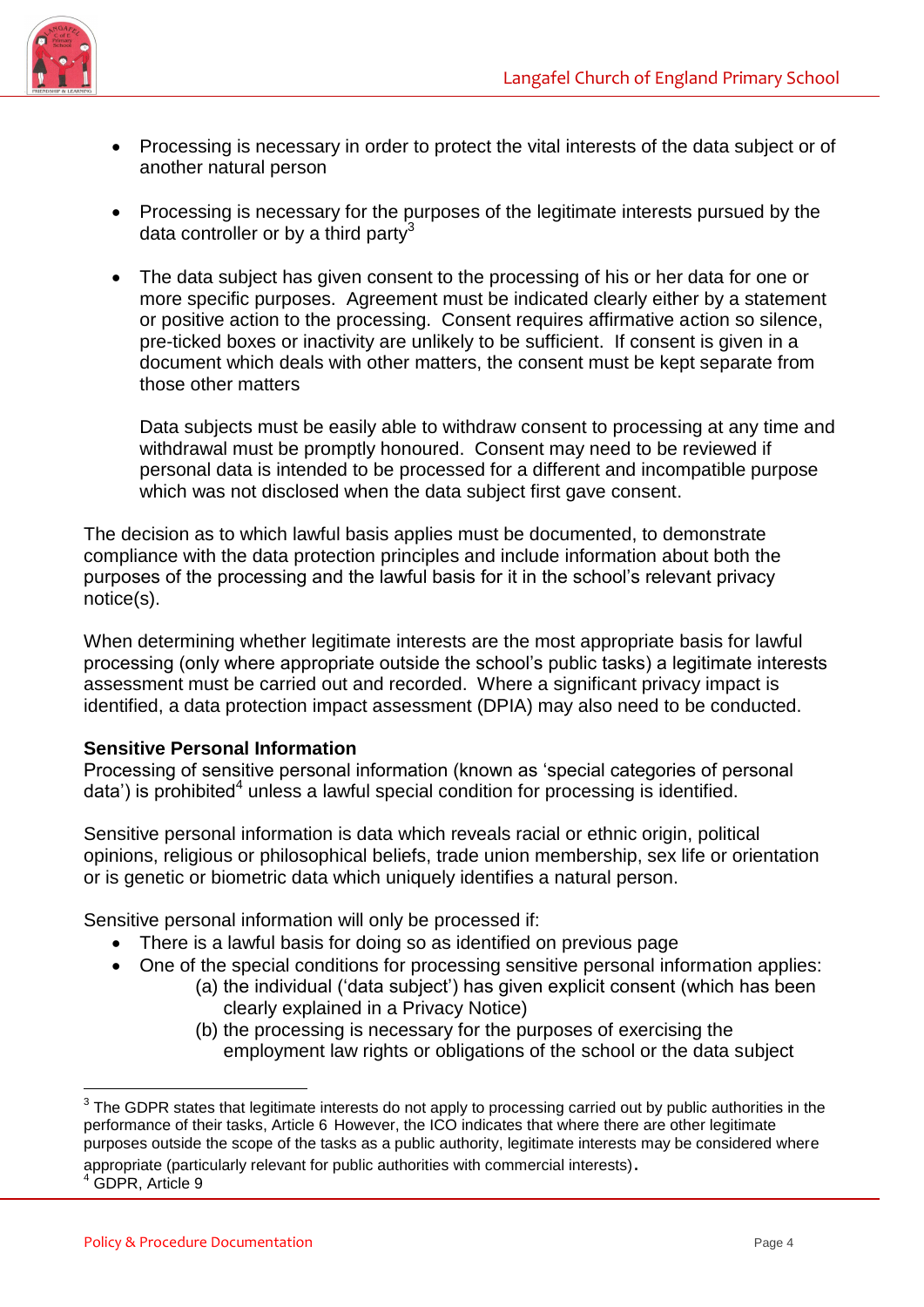

- (c) the processing is necessary to protect the data subject's vital interests, and the data subject is physically incapable of giving consent
- (d) the processing is carried out in the course of its legitimate activities with appropriate safeguards by a foundation, association or any other not-forprofit body with a political, philosophical, religious or trade-union aim
- (e) the processing relates to personal data which are manifestly made public by the data subject
- (f) the processing is necessary for the establishment, exercise or defence of legal claims
- (g) the processing is necessary for reasons of substantial public interest
- (h) the processing is necessary for purposes of preventative or occupational medicine, for the assessment of the working capacity of the employee, the provision of social care and the management of social care systems or services
- (i) the processing is necessary for reasons of public interest in the area of public health.

The school's privacy notice(s) set out the types of sensitive personal information that it processes, what it is used for, the lawful basis for the processing and the special condition that applies.

Sensitive personal information will not be processed until an assessment has been made of the proposed processing as to whether it complies with the criteria above and the individual has been informed (by way of a privacy notice or consent) of the nature of the processing, the purposes for which it is being carried out and the legal basis for it.

Unless the School can rely on another legal basis of processing, explicit consent is usually required for processing sensitive personal data. Evidence of consent will need to be captured and recorded so that the school can demonstrate compliance with the GDPR.

# **Automated Decision Making**

Where the school carries out automated decision making (including profiling) it must meet all the principles and have a lawful basis for the processing. Explicit consent will usually be required for automated decision making (unless it is authorised by law or it is necessary for the performance of or entering into a contract).

Additional safeguards and restrictions apply in the case of solely automated decisionmaking, including profiling. The School must as soon as reasonably possible notify the data subject in writing that a decision has been taken based on solely automated processing and that the data subject may request the school to reconsider or take a new decision. If such a request is received staff must contact the DPO as the school must reply within 21 days.

#### **Data Protection Impact Assessments (DPIA)**

All data controllers are required to implement 'Privacy by Design' when processing personal data.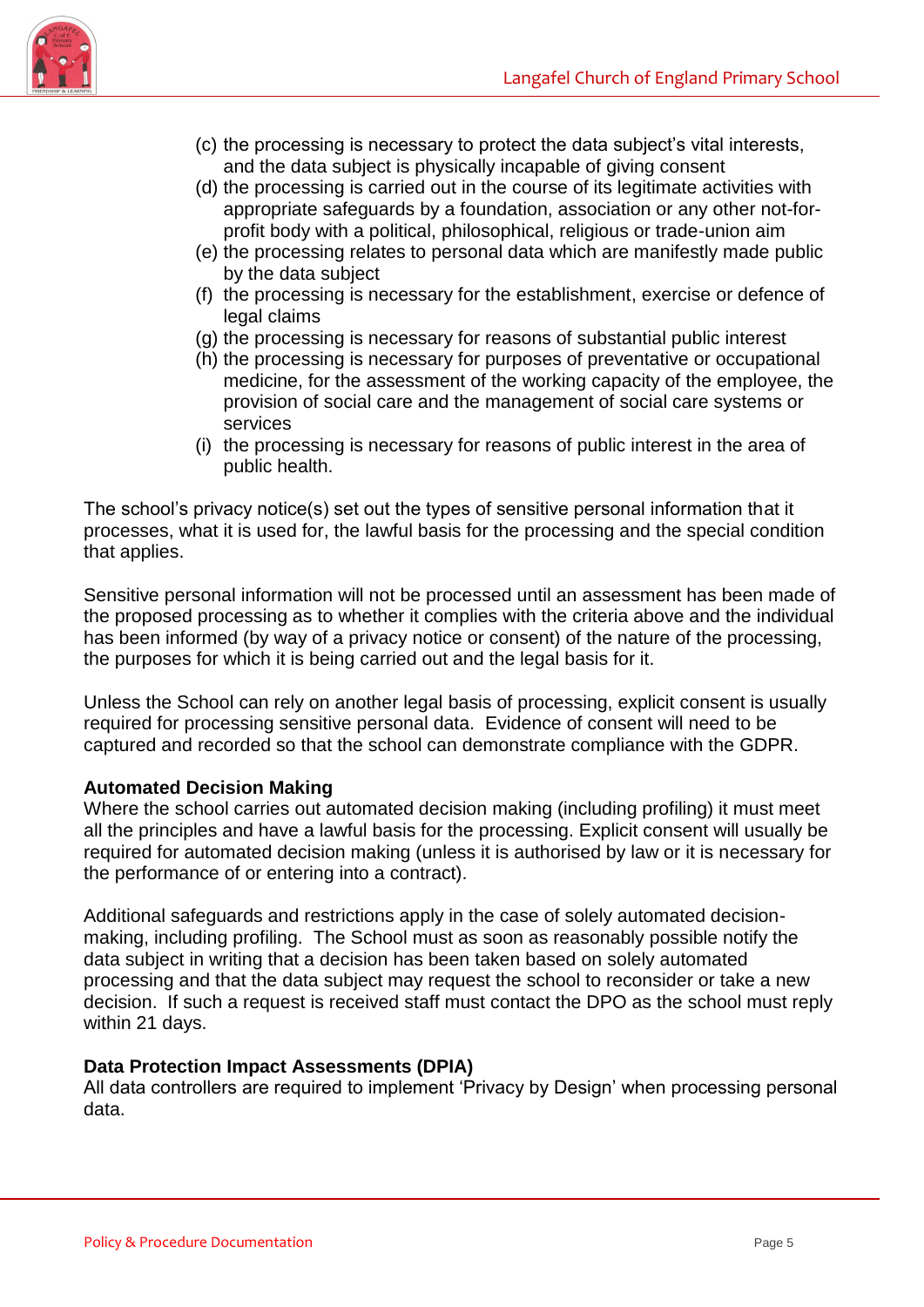

This means the School's processes must embed privacy considerations and incorporate appropriate technical and organisational measures (like pseudonymisation) in an effective manner to ensure compliance with data privacy principles.

Where processing is likely to result in high risk to an individual's data protection rights (for example where a new technology is being implemented) a DPIA must be carried out to assess:

- whether the processing is necessary and proportionate in relation to its purpose
- $\bullet$  the risks to individuals
- what measures can be put in place to address those risks and protect personal information.

Staff should adhere to the Data Protection Toolkit for Schools from the DfE with reference to the DPIA template.

When carrying out a DPIA, staff should seek the advice of the DPO for support and guidance and once complete, refer the finalised document to the DPO for sign off.

## **Documentation and records**

Written records of processing activities must be kept and recorded including:

- the name(s) and details of individuals or roles that carry out the processing
- the purposes of the processing
- a description of the categories of individuals and categories of personal data
- categories of recipients of personal data
- details of transfers to third countries, including documentation of the transfer mechanism safeguards in place
- retention schedules
- a description of technical and organisational security measures.

As part of the School's record of processing activities the DPO will document, or link to documentation on:

- information required for privacy notices
- records of consent
- controller-processor contracts
- the location of personal information;
- **DPIAs and**
- Records of data breaches.

Records of processing of sensitive information are kept on:

- The relevant purposes for which the processing takes place, including why it is necessary for that purpose
- The lawful basis for our processing and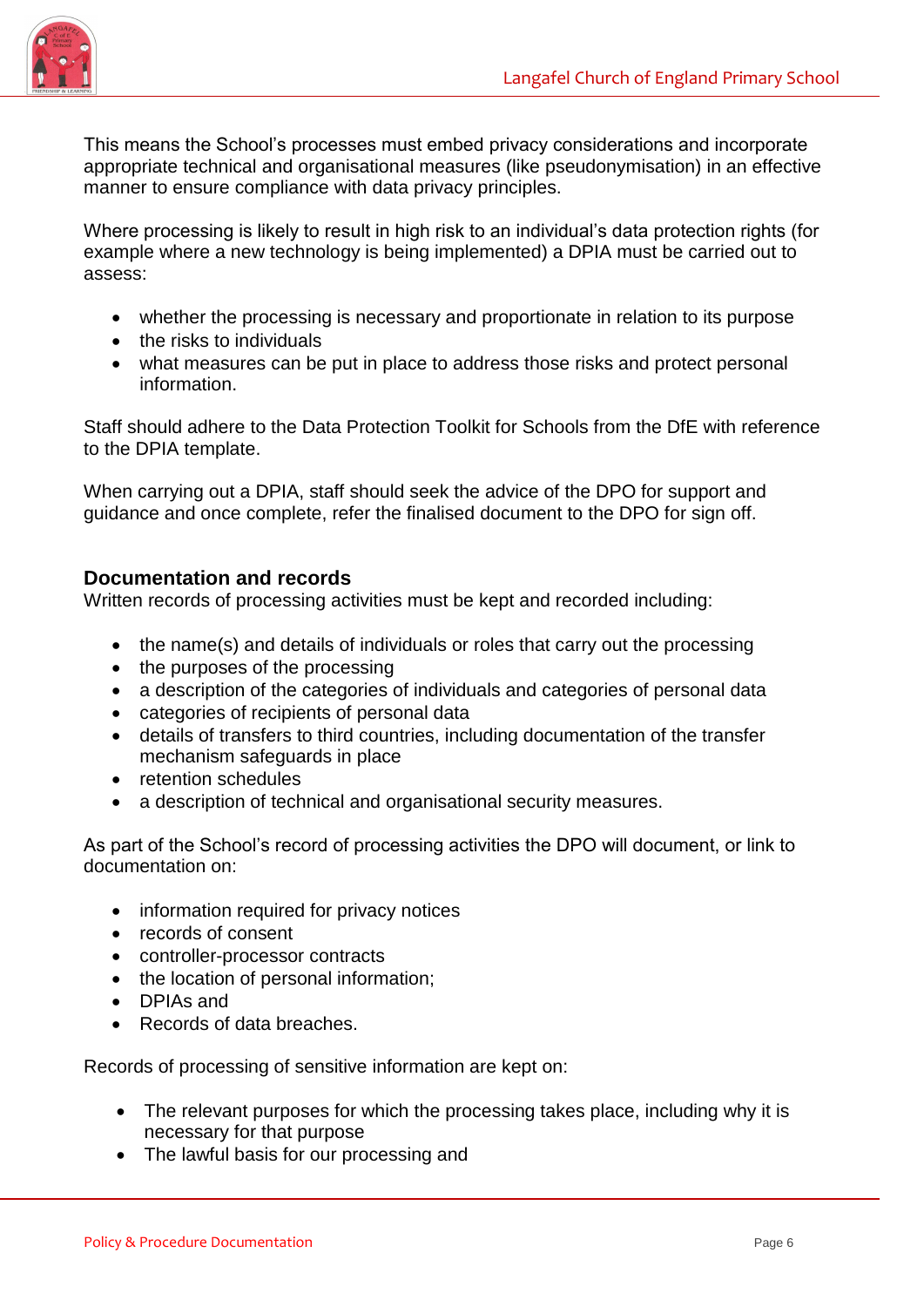

 Whether the personal information is retained or erased in accordance with the Retention Schedule and, if not, the reasons for not following the policy.

The School should conduct regular reviews of the personal information it processes and update its documentation accordingly. This may include:

- Carrying out information audits to find out what personal information is held
- Talking to staff about their processing activities
- Reviewing policies, procedures, contracts and agreements to address retention, security and data sharing.

# **Privacy Notice**

The school will issue privacy notices as required, informing data subjects (or their parents, depending on age of the pupil, if about pupil information) about the personal information that it collects and holds relating to individual data subjects, how individuals can expect their personal information to be used and for what purposes.

When information is collected directly from data subjects, including for HR or employment purposes, the data subject shall be given all the information required by the GDPR including the identity of the DPO, how and why the School will use, process, disclose, protect and retain that personal data through a privacy notice (which must be presented when the data subject first provides the data).

When information is collected indirectly (for example from a third party or publicly available source) the data subject must be provided with all the information required by the GDPR as soon as possible after collecting or receiving the data. The school must also check that the data was collected by the third party in accordance with the GDPR and on a basis which is consistent with the proposed processing of the personal data.

The School will take appropriate measures to provide information in privacy notices in a concise, transparent, intelligible and easily accessible form, using clear and plain language.

The School will issue a minimum of two privacy notices, one for pupil information, and one for workforce information, and these will be reviewed in line with any statutory or contractual changes. Follow this link to the GDPR page on KELSI where you will find the model privacy notice(s) for schools to use: [http://www.kelsi.org.uk/school-management/data-and](http://www.kelsi.org.uk/school-management/data-and-reporting/access-to-information/the-general-data-protection-regulation-gdpr)[reporting/access-to-information/the-general-data-protection-regulation-gdpr](http://www.kelsi.org.uk/school-management/data-and-reporting/access-to-information/the-general-data-protection-regulation-gdpr)

#### **Purpose Limitation**

Personal data must be collected only for specified, explicit and legitimate purposes. It must not be further processed in any manner incompatible with those purposes.

Personal data must not be used for new, different or incompatible purposes from that disclosed when it was first obtained unless the data subject has been informed of the new purposes and they have consented where necessary.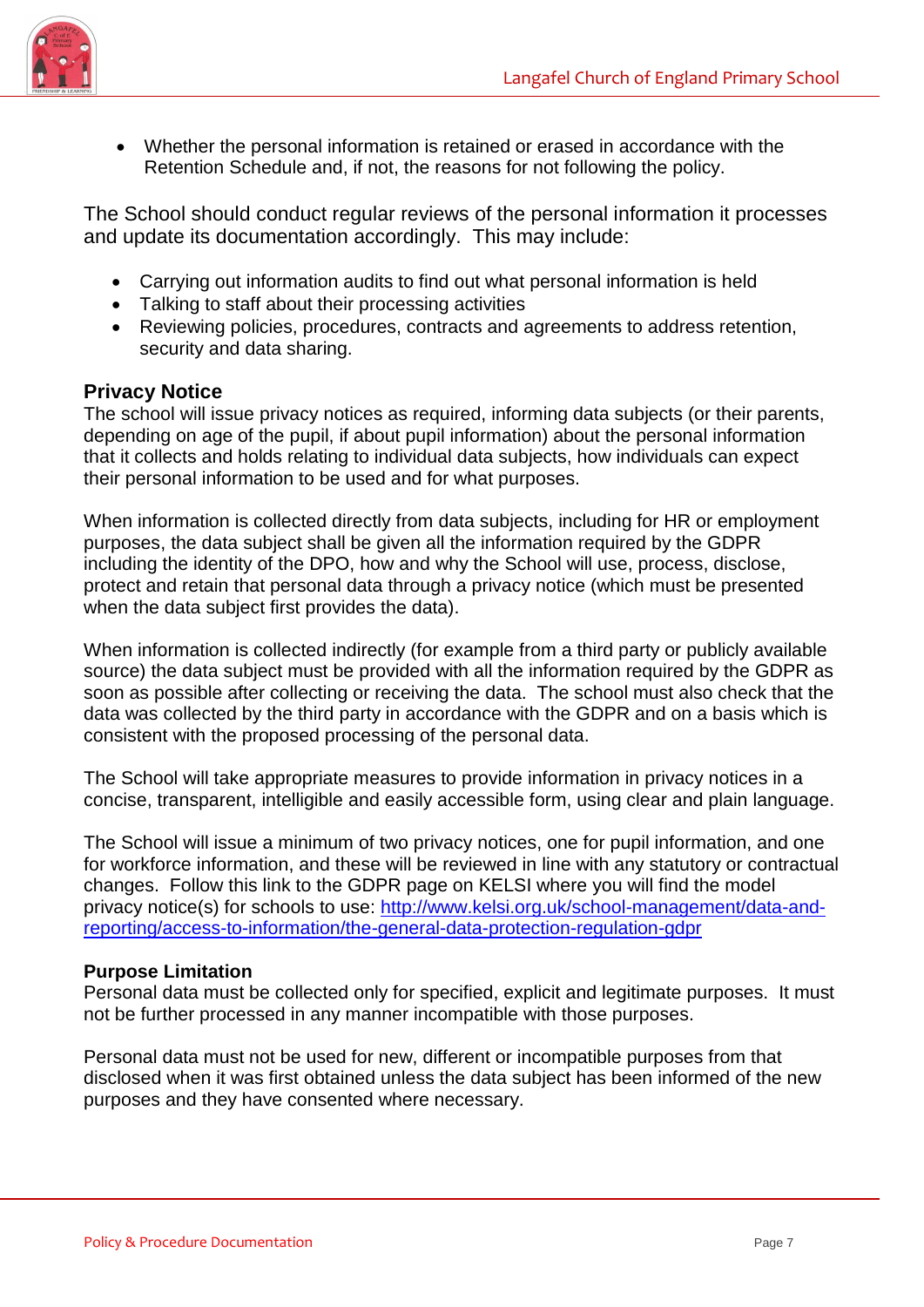

#### **Data minimisation**

Personal data must be adequate, relevant and limited to what is necessary in relation to the purposes for which it is processed.

Staff may only process data when their role requires it. Staff must not process personal data for any reason unrelated to their role.

The School maintains a Retention Schedule to ensure personal data is deleted after a reasonable time for the purpose for which it was being held, unless a law requires such data to be kept for a minimum time. Staff must take all reasonable steps to destroy or delete all personal data that is held in its systems when it is no longer required in accordance with the Schedule. This includes requiring third parties to delete such data where applicable.

Staff must ensure that data subjects are informed of the period for which data is stored and how that period is determined in any applicable Privacy Notice.

#### **Individual Rights**

Staff as well as any other 'data subjects' have the following rights in relation to their personal information:

- To be informed about how, why and on what basis that information is processed *(see the relevant privacy notice)*
- To obtain confirmation that personal information is being processed and to obtain access to it and certain other information, by making a subject access request *(see Appendix 1 - Procedure for Access to Personal Information)*
- To have data corrected if it is inaccurate or incomplete
- To have data erased if it is no longer necessary for the purpose for which it was originally collected/processed, or if there are no overriding legitimate grounds for the processing ('the right to be forgotten')
- To restrict the processing of personal information where the accuracy of the information is contested, or the processing is unlawful (but you do not want the data to be erased) or where the school no longer need the personal information, but you require the data to establish, exercise or defend a legal claim
- To restrict the processing of personal information temporarily where you do not think it is accurate (and the school are verifying whether it is accurate), or where you have objected to the processing (and the school are considering whether the school's legitimate grounds override your interests)
- In limited circumstances to receive or ask for their personal data to be transferred to a third party in a structured, commonly used and machine-readable format
- To withdraw consent to processing at any time (if applicable)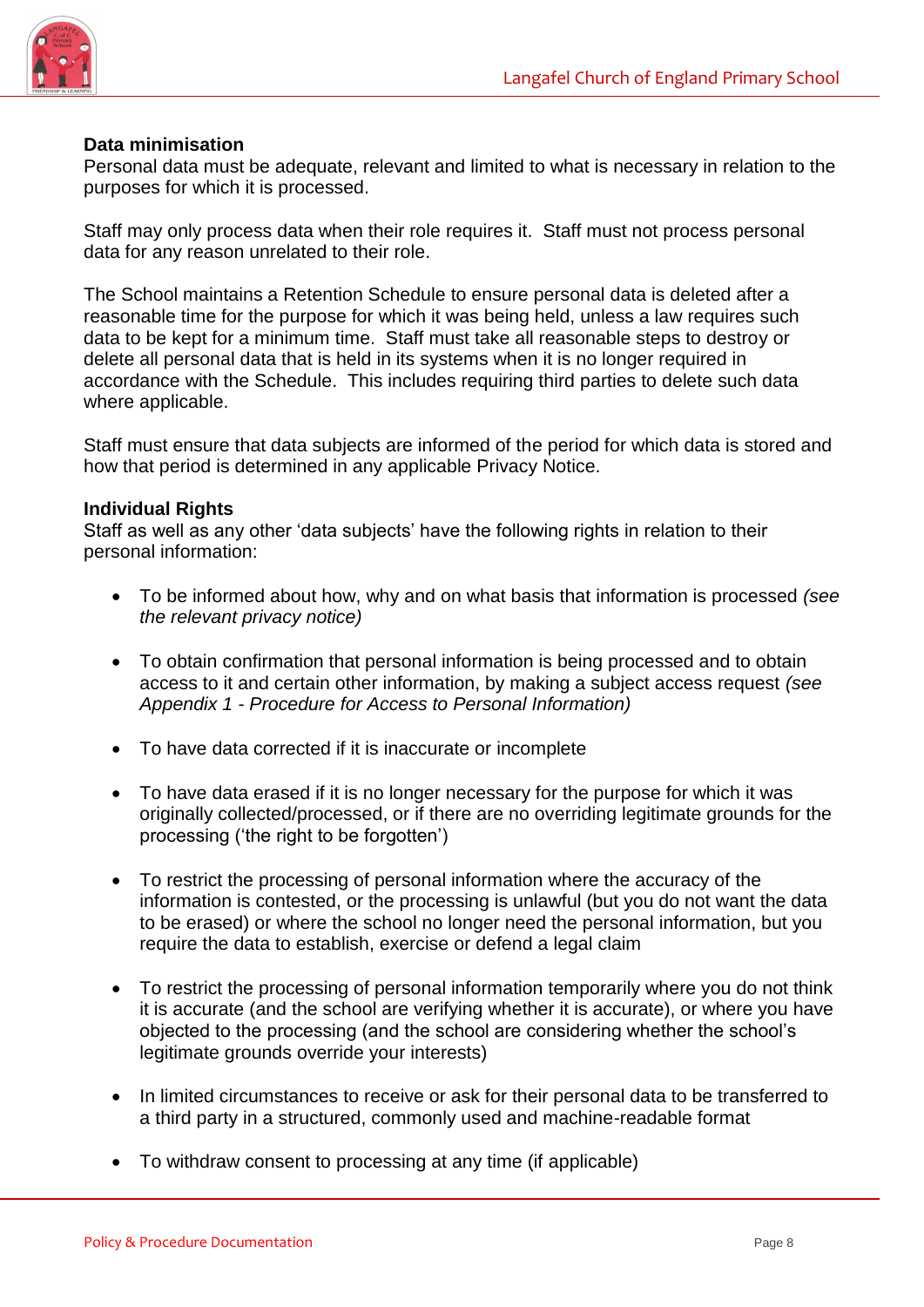

- To request a copy of an agreement under which personal data is transferred outside of the EEA.
- To object to decisions based solely on automated processing, including profiling
- To be notified of a data breach which is likely to result in high risk to their rights and obligations
- To make a complaint to the ICO or a Court.

## **Individual Responsibilities**

During their employment, staff may have access to the personal information of other members of staff, suppliers, clients or the public. The school expects staff to help meet its data protection obligations to those individuals.

If you have access to personal information, you must:

- only access the personal information that you have authority to access and only for authorised purposes
- only allow other staff to access personal information if they have appropriate authorisation
- only allow individuals who are not school staff to access personal information if you have specific authority to do so
- keep personal information secure (e.g. by complying with rules on access to premises, computer access, password protection and secure file storage and destruction in accordance with the school's policies).
- not remove personal information, or devices containing personal information (or which can be used to access it) from the school's premises unless appropriate security measures are in place (such as pseudonymisation, encryption or password protection) to secure the information and the device
- not store personal information on local drives or on personal devices that are used for work purposes.

#### **Information Security**

The school will use appropriate technical and organisational measures to keep personal information secure, to protect against unauthorised or unlawful processing and against accidental loss, destruction or damage.

All staff are responsible for keeping information secure in accordance with the legislation and must follow their school's acceptable usage policy.

The school will develop, implement and maintain safeguards appropriate to its size, scope and business, its available resources, the amount of personal data that it owns or maintains on behalf of others and identified risks (including use of encryption and pseudonymisation where applicable). It will regularly evaluate and test the effectiveness of those safeguards to ensure security of processing.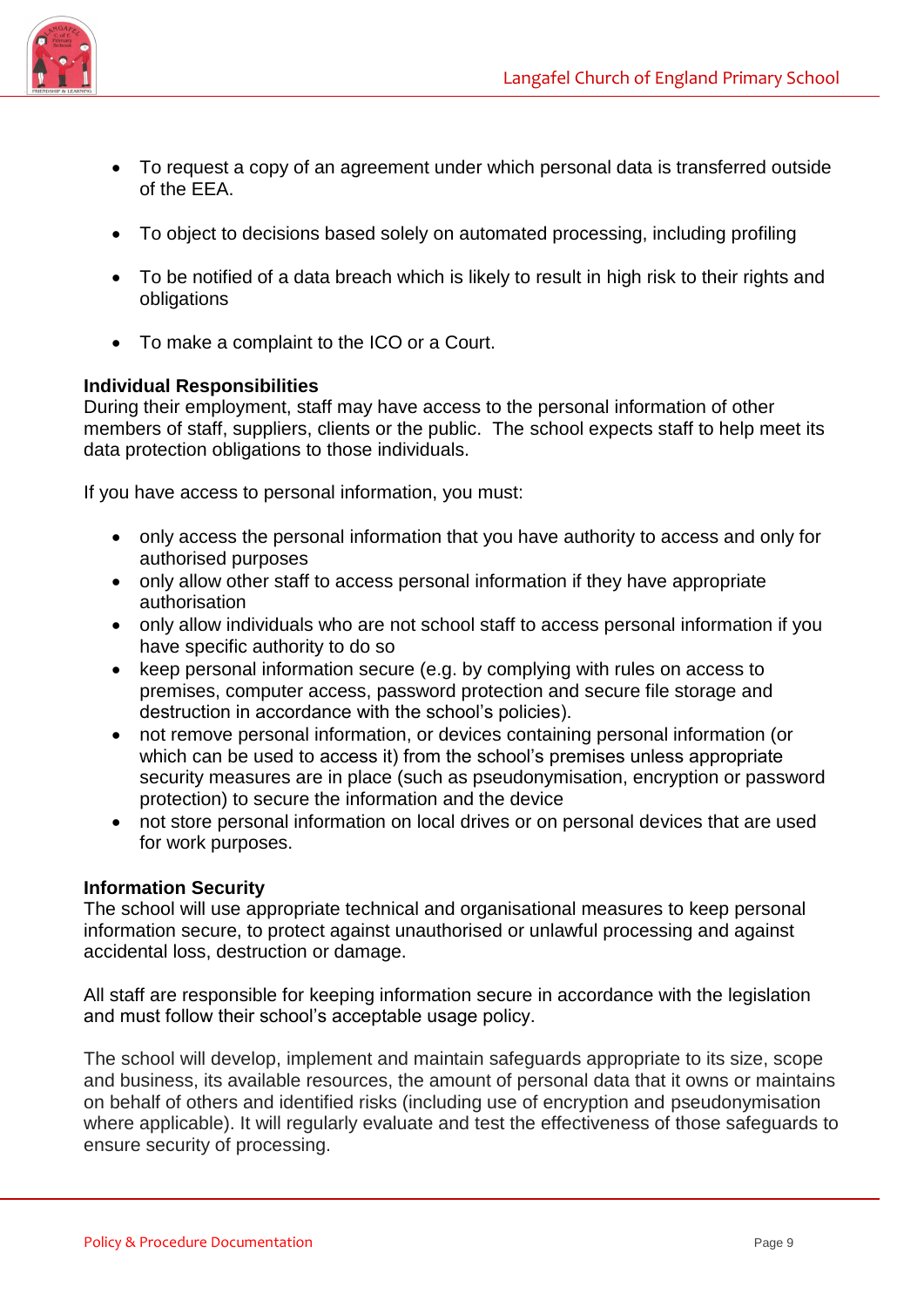

Staff must guard against unlawful or unauthorised processing of personal data and against the accidental loss of, or damage to, personal data. Staff must exercise particular care in protecting sensitive personal data from loss and unauthorised access, use or disclosure.

Staff must follow all procedures and technologies put in place to maintain the security of all personal data from the point of collection to the point of destruction. Staff may only transfer personal data to third-party service providers who agree in writing to comply with the required policies and procedures and who agree to put adequate measures in place, as requested.

Staff must maintain data security by protecting the **confidentiality, integrity and availability** of the personal data, defined as follows:

**Confidentiality** means that only people who have a need to know and are authorised to use the personal data can access it.

**Integrity** means that personal data is accurate and suitable for the purpose for which it is processed.

**Availability** means that authorised users can access the personal data when they need it for authorised purposes.

Staff must comply with and not attempt to circumvent the administrative, physical and technical safeguards the school has implemented and maintains in accordance with the GDPR and DPA.

Where the school uses external organisations to process personal information on its behalf, additional security arrangements need to be implemented in contracts with those organisations to safeguard the security of personal information. Contracts with external organisations must provide that:

- the organisation may only act on the written instructions of the school
- those processing data are subject to the duty of confidence
- appropriate measures are taken to ensure the security of processing
- sub-contractors are only engaged with the prior consent of the school and under a written contract
- the organisation will assist the school in providing subject access and allowing individuals to exercise their rights in relation to data protection
- the organisation will delete or return all personal information to the school as requested at the end of the contract
- the organisation will submit to audits and inspections, provide the school with whatever information it needs to ensure that they are both meeting their data protection obligations, and tell the school immediately if it does something infringing data protection law.

Before any new agreement involving the processing of personal information by an external organisation is entered into, or an existing agreement is altered, the relevant staff must seek approval from the DPO.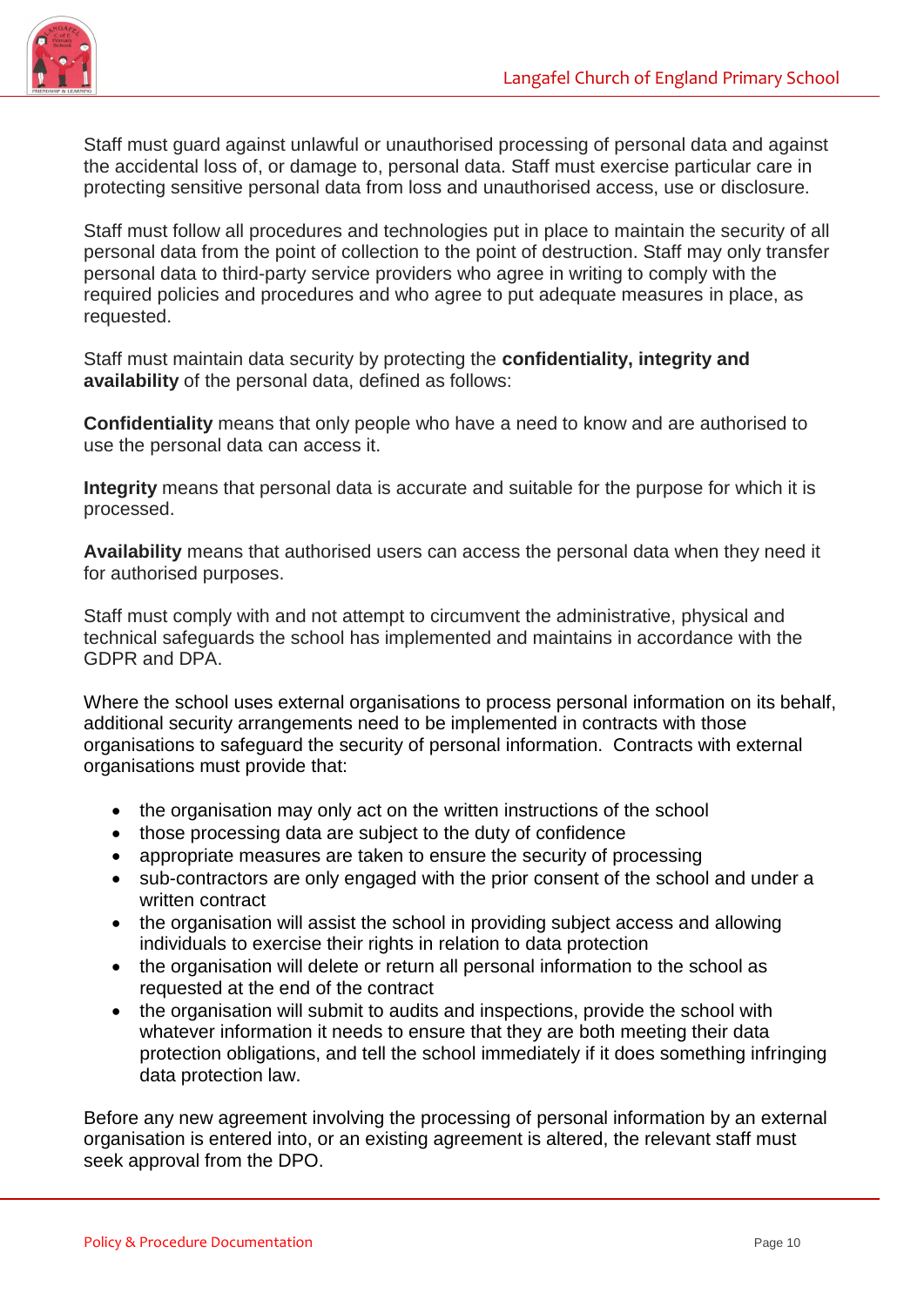

#### **Storage and retention of personal information**

Personal data will be kept securely in accordance with the school's data protection obligations.

Personal data should not be retained for any longer than necessary. The length of time data should be retained will depend upon the circumstances, including the reasons why personal data was obtained. Staff should adhere to the KCC Information Management Toolkit for Schools on KELSI with reference to the Record Retention Schedule, available at the following link:

[http://www.kelsi.org.uk/\\_\\_data/assets/word\\_doc/0012/60213/InformationManagementToolki](http://www.kelsi.org.uk/__data/assets/word_doc/0012/60213/InformationManagementToolkitforSchoolsv4-2.docx) [tforSchoolsv4-2.docx](http://www.kelsi.org.uk/__data/assets/word_doc/0012/60213/InformationManagementToolkitforSchoolsv4-2.docx)

Personal information that is no longer required will be deleted in accordance with the Schools Record Retention Schedule.

#### **Data breaches**

A data breach may take many different forms:

- Loss or theft of data or equipment on which personal information is stored
- Unauthorised access to or use of personal information either by a member of staff or third party
- Loss of data resulting from an equipment or systems (including hardware or software) failure
- Human error, such as accidental deletion or alteration of data
- Unforeseen circumstances, such as a fire or flood
- Deliberate attacks on IT systems, such as hacking, viruses or phishing scams
- Blagging offences where information is obtained by deceiving the organisation which holds it

The school must report a data breach to the Information Commissioner's Office (ICO) without undue delay and where possible within 72 hours, if the breach is likely to result in a risk to the rights and freedoms of individuals. The school must also notify the affected individuals if the breach is likely to result in a high risk to their rights and freedoms.

Staff should ensure they inform their line manager/DPO/Head teacher immediately that a data breach is discovered and make all reasonable efforts to recover the information, following the school's agreed breach reporting process.

#### **Training**

The school will ensure that staff are adequately trained regarding their data protection responsibilities.

#### **Consequences of a failure to comply**

The school takes compliance with this policy very seriously. Failure to comply puts data subjects whose personal information is being processed at risk and carries the risk of significant civil and criminal sanctions for the individual and the school and may in some circumstances amount to a criminal offence by the individual.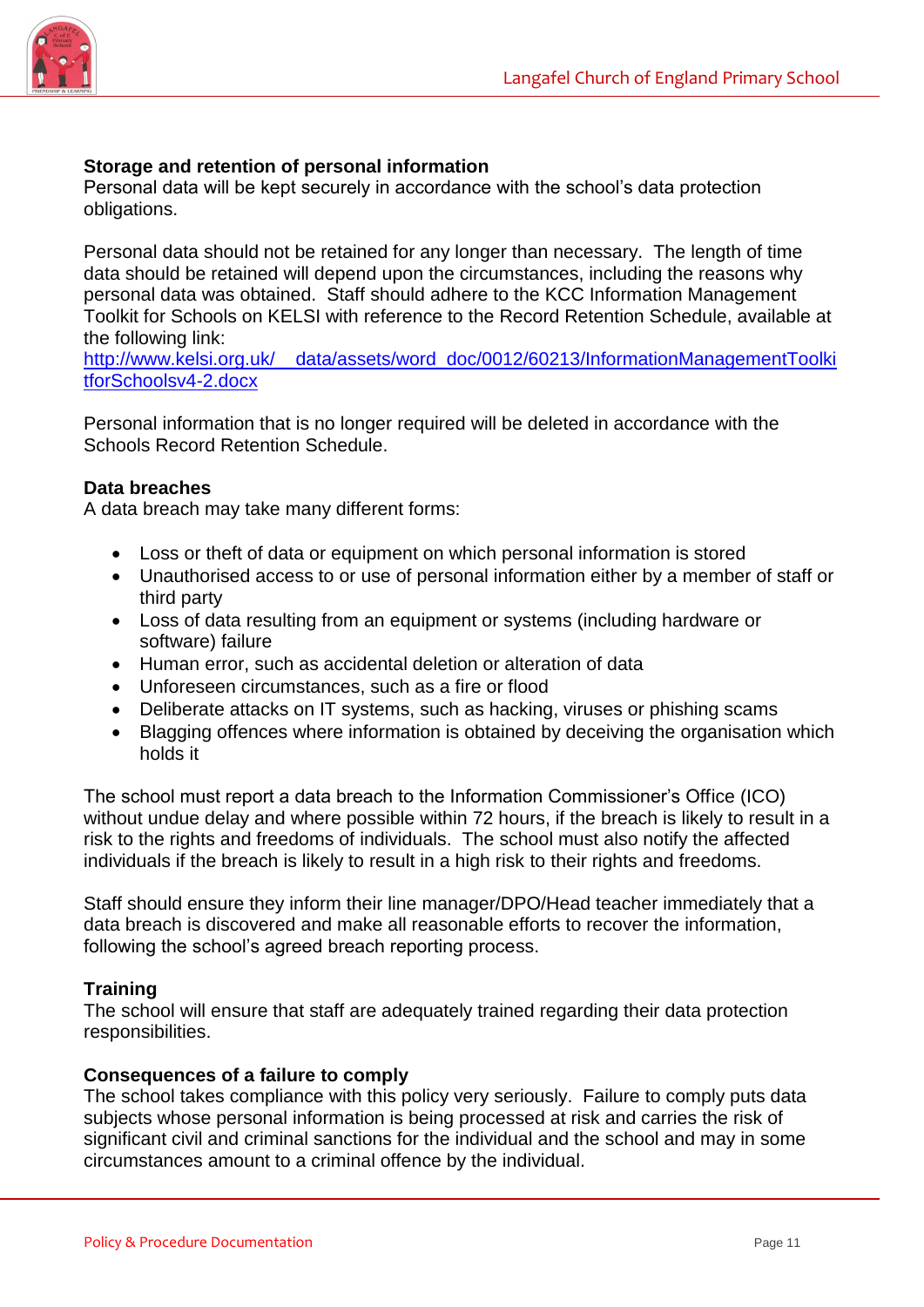

Any failure to comply with any part of this policy may lead to disciplinary action under the school's procedures and this action may result in dismissal for gross misconduct. If a nonemployee breaches this policy, they may have their contract terminated with immediate effect.

If you have any questions or concerns about this policy, you should contact your line manager or the school's DPO.

# **Review of Policy**

This policy will be updated as necessary to reflect best practice or amendments made to the GDPR or DPA.

# **The Supervisory Authority in the UK**

Please follow this link to the ICO's website [\(https://ico.org.uk/\)](https://ico.org.uk/) which provides detailed guidance on a range of topics including individuals' rights, data breaches, dealing with subject access requests, how to handle requests from third parties for personal data etc.

## **Glossary**

**Automated Decision-Making (ADM):** when a decision is made which is based solely on automated processing (including profiling) which produces legal effects or significantly affects an individual. The GDPR prohibits automated decision-making (unless certain conditions are met) but not automated processing.

**Automated Processing:** any form of automated processing of personal data consisting of the use of personal data to evaluate certain personal aspects relating to an individual, in particular to analyse or predict aspects concerning that individual's performance at work, economic situation, health, personal preferences, interests, reliability, behaviour, location or movements. profiling is an example of automated processing.

**Consent:** agreement which must be freely given, specific, informed and be an unambiguous indication of the data subject's wishes by which they, by a statement or by a clear positive action, which signifies agreement to the processing of personal data relating to them.

**Data Controller** means the natural or legal person, public authority, agency or other body which, alone or jointly with others, determines the purposes and means of the processing of personal data. It is responsible for establishing practices and policies in line with the GDPR. The school is the Data Controller of all personal data relating to its pupils, parents and staff.

**Data Subject:** a living, identified or identifiable individual about whom we hold personal data. Data Subjects may be nationals or residents of any country and may have legal rights regarding their personal data.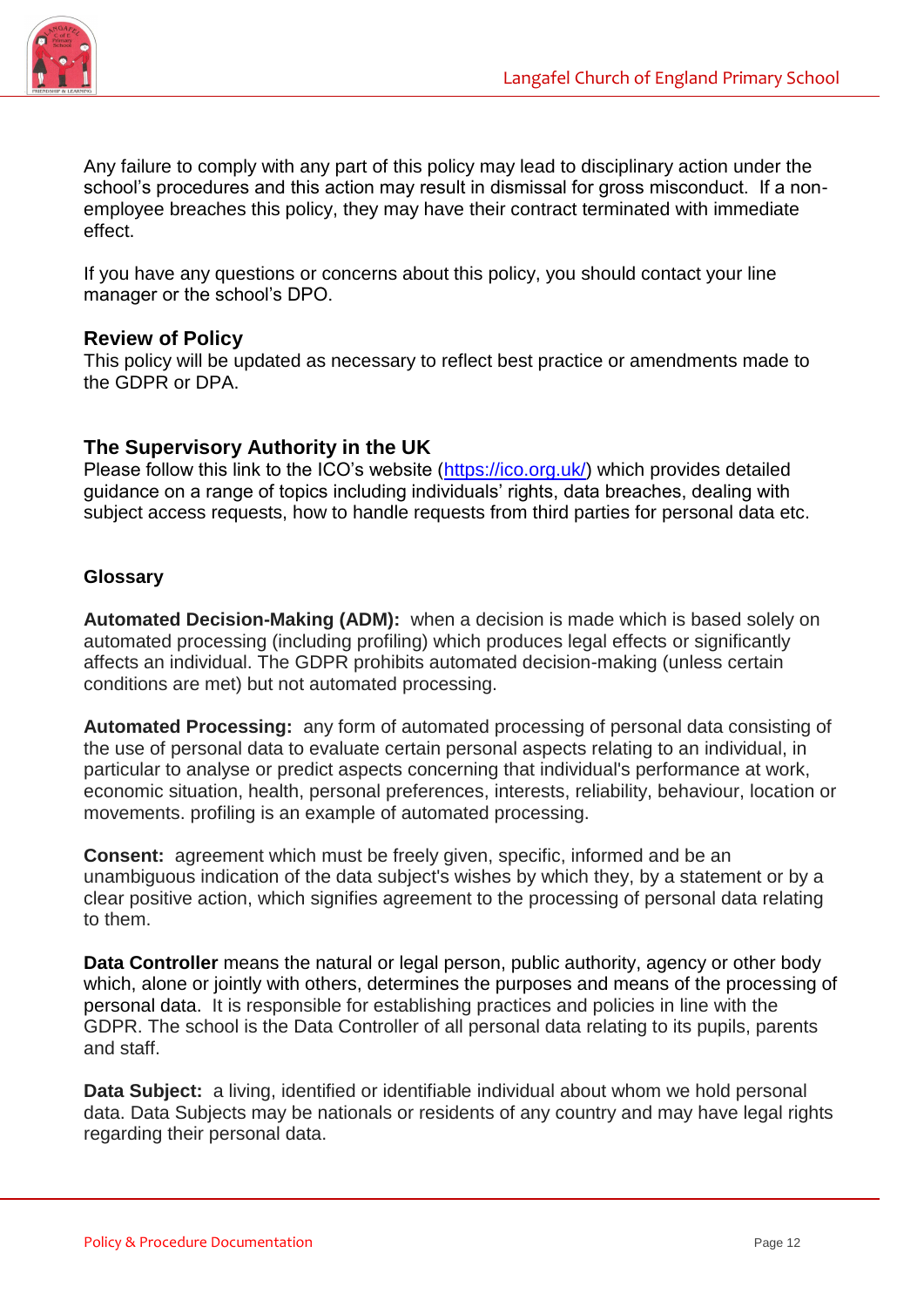

**Data Privacy Impact Assessment (DPIA):** tools and assessments used to identify and reduce risks of a data processing activity. DPIA can be carried out as part of Privacy by Design and should be conducted for all major systems or business change programs involving the processing of personal data.

**Data Protection Officer (DPO):** the person required to be appointed in public authorities under the GDPR.

**EEA:** the 28 countries in the EU, and Iceland, Liechtenstein and Norway.

**Explicit Consent:** consent which requires a very clear and specific statement (not just action).

**General Data Protection Regulation (GDPR):** General Data Protection Regulation (*(EU) 2016/679*). Personal data is subject to the legal safeguards specified in the GDPR.

**Personal data** is any information relating to an identified or identifiable natural person (data subject) who can be identified, directly or indirectly by reference to an identifier such as a name, identification number, location data, an online identifier or to one or more factors specific to the physical, physiological, genetic, mental, economic, cultural or social identity of that natural person. Personal data includes sensitive personal data and pseudonymised personal data but excludes anonymous data or data that has had the identity of an individual permanently removed. Personal data can be factual (for example, a name, email address, location or date of birth) or an opinion about that person's actions or behaviour.

**Personal data breach** means a breach of security leading to the accidental or unlawful destruction, loss, alteration, unauthorised disclosure of, or access to, personal data transmitted, stored or otherwise processed.

**Privacy by Design:** implementing appropriate technical and organisational measures in an effective manner to ensure compliance with the GDPR.

**Privacy Notices:** separate notices setting out information that may be provided to Data Subjects when the school collects information about them. These notices may take the form of general privacy statements applicable to a specific group of individuals (for example, school workforce privacy policy) or they may be stand-alone privacy statements covering processing related to a specific purpose.

**Processing** means anything done with personal data, such as collection, recording, structuring, storage, adaptation or alteration, retrieval, use, disclosure, dissemination or otherwise making available, restriction, erasure or destruction.

**Processor** means a natural or legal person, public authority, agency or other body which processes personal data on behalf of the data controller.

**Pseudonymisation or Pseudonymised:** replacing information that directly or indirectly identifies an individual with one or more artificial identifiers or pseudonyms so that the person, to whom the data relates, cannot be identified without the use of additional information which is meant to be kept separately and secure.